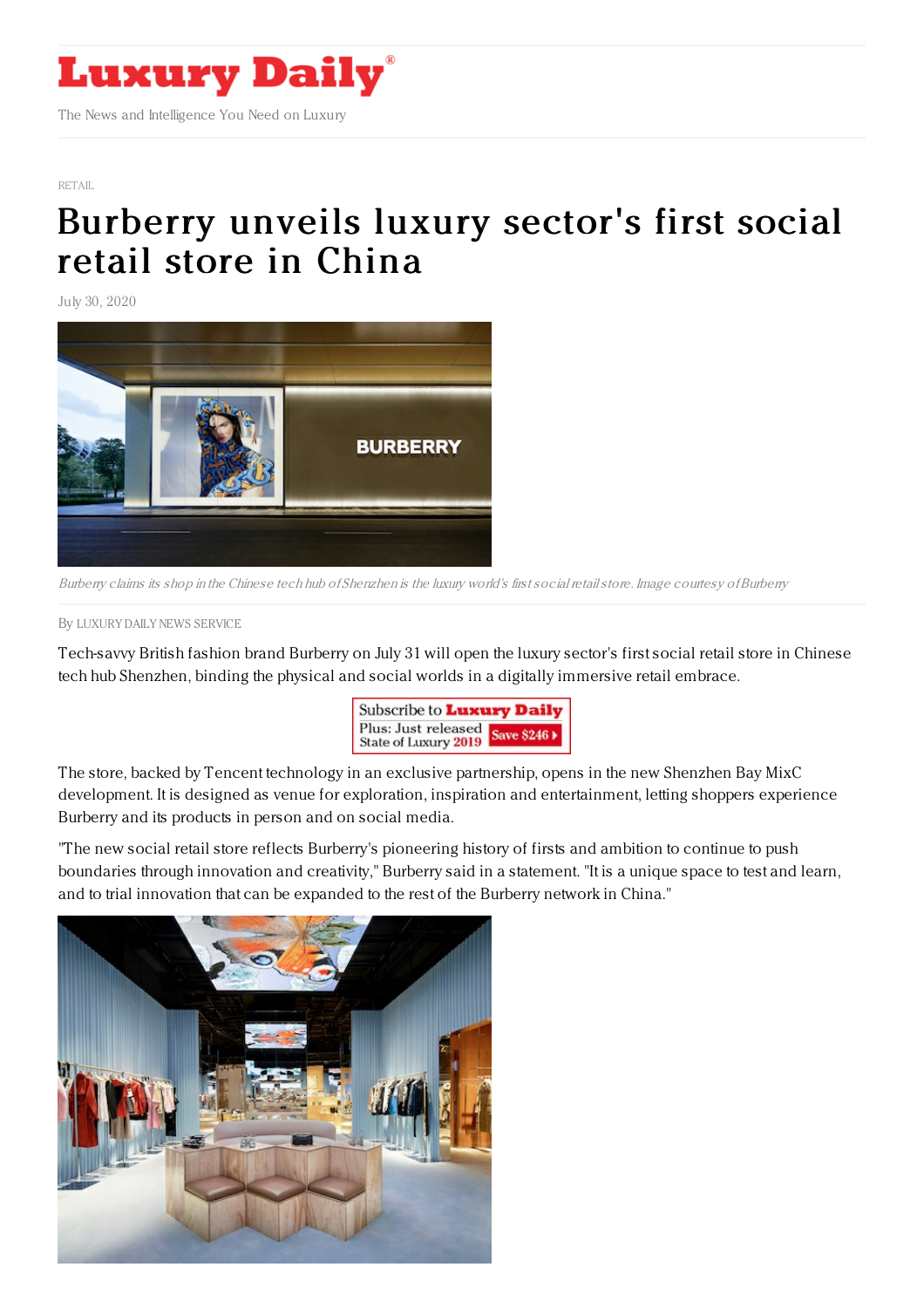## Content and commerce

China is a key market for [Burberry](http://www.burberry.com), a label like its peers that has been hit hard by COVID-19 measures that restricted travel, store operations and movement of goods.

The country is also a lab to test digital prowess due to its mobile-savvy culture.

Burberry will soon learn if this hybrid offline-online model works.

Interactions from social media are brought indoors into the bricks-and-mortar Shenzhen Burberry retail store.

A dedicated WeChat mini program will let consumers unlock exclusive content and personalized experiences and share them with their communities.

Part of that customized digital companion lets shoppers, whether in-store or online, also experience store tours, products and experiences, along with one-to-one client conversations, in-store appointments, events and table reservations in the store caf, Thomas's Cafe.



Scanning QR code onBurberry's classic trench coat in the Shenzhen, China socialretailstore. Image courtesy ofBurberry

The Burberry Social Currency feature within the mini-program rewards customer engagement by unlocking unexpected content and experiences, the brand said.

Indeed, the more the customer engages with Burberry in-store and online, the richer their experience becomes.